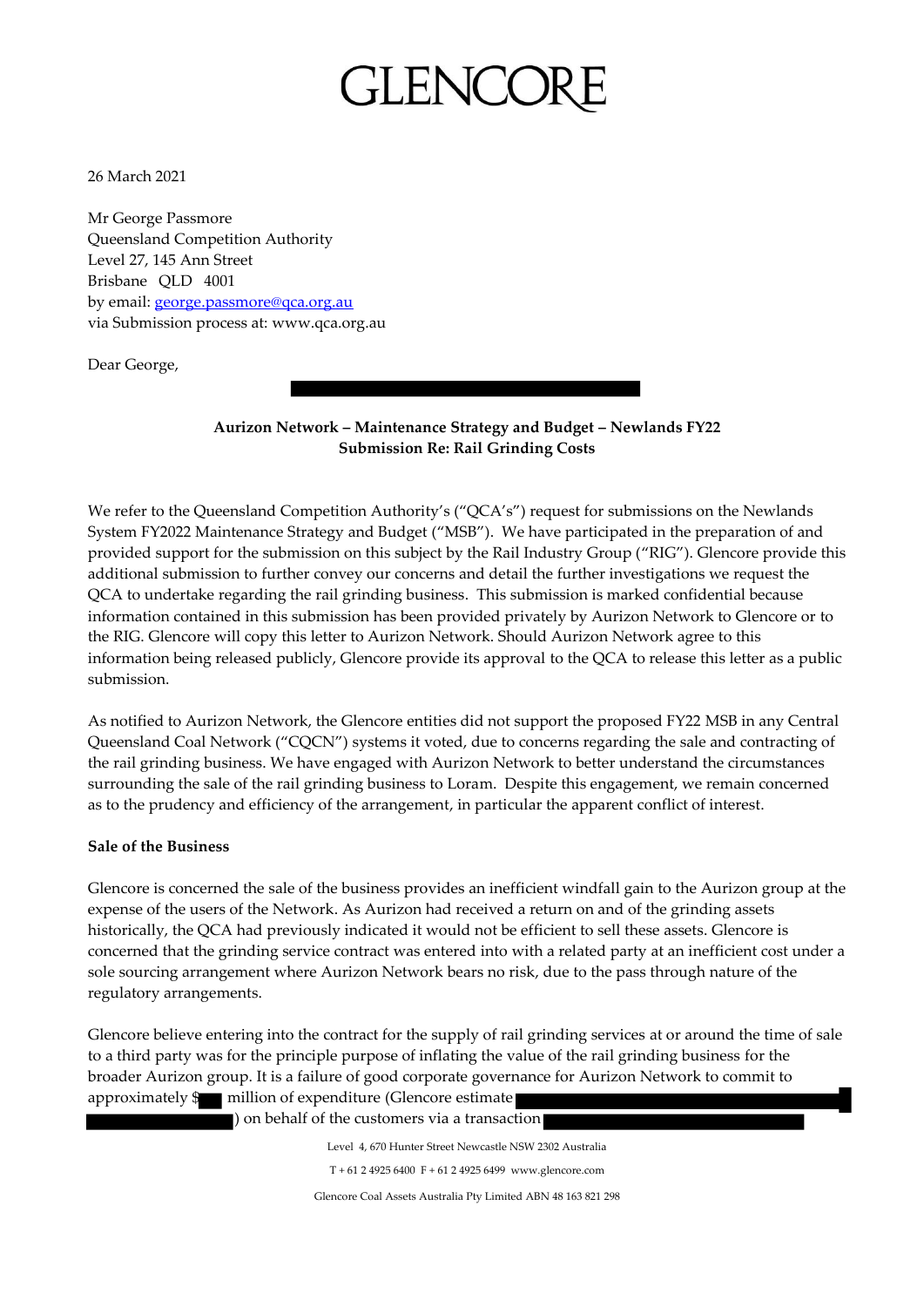# GLENCC

using a sole-sourcing process approved under the delegated authority of the former head of Aurizon Network. Glencore do not believe the into FY22 reflects a genuine change in underlying cost, and we believe instead that it is designed to achieve a higher price for the sale of the business. The impact of the price rise is further exacerbated considering the material increase to rail grinding scope going forward, further inflating the price received for the business.

### **Historical Ownership & Returns**

From our investigation, it appears Aurizon Network have been purposely vague around the legal ownership and control of mechanised maintenance assets, whereas upon the sale of the rail grinding business, Aurizon have subsequently sought to use the actual legal ownership in an attempt to separate the profit on the sale from its own regulatory revenue.

Aurizon Network have confirmed the rail grinding assets and employees have always been owned by Aurizon Operations Limited (Aurizon Operations). Notwithstanding the legal structuring, it seems clear to us that the effective control of the activity was with Aurizon Network under the titles such as "QR Services", "Network Services" and the "Specialised Track Services" group. Further confusing the issue has been Aurizon Network's regulatory allowance for this activity under UT3 and UT4 being based on a return on assets plus depreciation approach, consistent with asset ownership.

Glencore have come to understand:

 In 2013 a restructure was implemented to better align resources between the regulated and nonregulated Aurizon entities resulted in the "Specialised Track Services" group reporting through to Aurizon Operations. While all other mechanized rail maintenance plant were leased to Aurizon Network from this time, the rail grinding assets

. We note separating regulated and nonregulated in this manner is not consistent with other arrangements for non-regulated revenue Aurizon Network receives; and

During other mechanized rail maintenance plant (ballast cleaning and resurfacing plant) were transferred from Aurizon Operations to Aurizon Network at net book value (after the customers had contributed to the depreciation of these assets previously when owned by Aurizon Operations). Rail grinding assets were not transferred at this time. These assets have subsequently been determined to be 'non-core' for Aurizon Operations and consequently sold for a considerable uplift on their book value. It is unsurprising that Aurizon Operations would deem this activity as non-core, given the history of the activity being managed and operated by the Network business.

The decision not to transfer rail grinding assets to the Network business appears to be a strategic one. It has enabled Aurizon to effectively change the approach to returns on the assets, after the QCA determined outsourcing was inefficient in 2014. As a result Aurizon has made a significant windfall gain at the expense of its customers by selling an asset that had always been historically managed by Network and had its depreciation paid for by its customers. It has then hid behind the strict legal asset ownership by its related entity. Looking through this construct, it would be reasonable to attribute a large portion on the gain on sale to Aurizon Network (being the CQCN portion) and consequently reducing Aurizon Network's regulatory allowance from customers.

> Level 4, 670 Hunter Street Newcastle NSW 2302 Australia T + 61 2 4925 6400 F + 61 2 4925 6499 www.glencore.com

Glencore Coal Assets Australia Pty Limited ABN 48 163 821 298